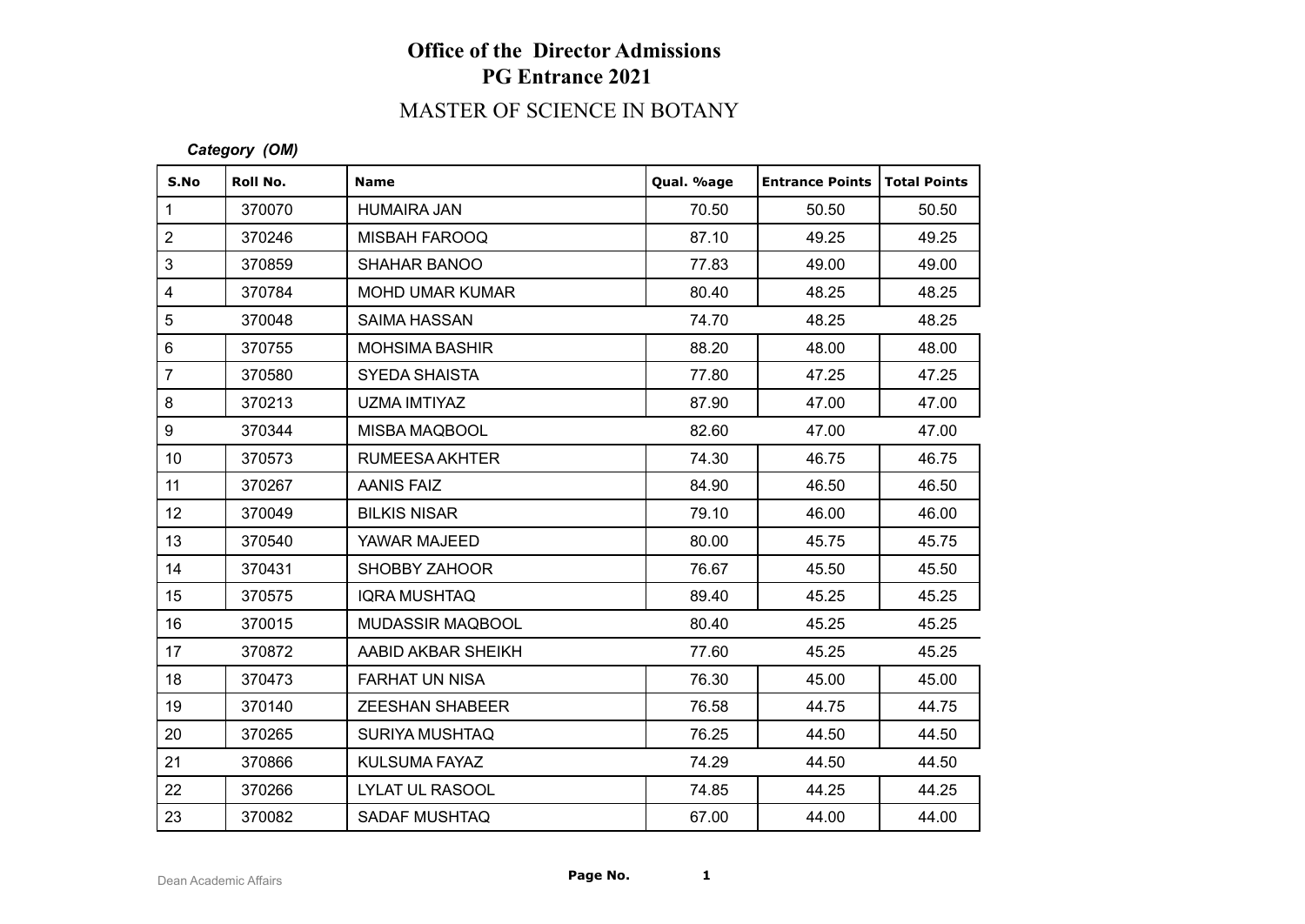### MASTER OF SCIENCE IN BOTANY

#### *Category (OM)*

| S.No | Roll No. | <b>Name</b>               | Qual. %age | <b>Entrance Points</b> | <b>Total Points</b> |
|------|----------|---------------------------|------------|------------------------|---------------------|
| 24   | 370476   | SUBREENA MUSHTAQ          | 80.80      | 43.50                  | 43.50               |
| 25   | 370016   | <b>BASHARAT AHMAD DAR</b> | 71.50      | 43.00                  | 43.00               |
| 26   | 370320   | MUBASHIRA AYOUB           | 71.40      | 43.00                  | 43.00               |
| 27   | 370055   | SOHAIB HAMEED MIR         | 65.23      | 42.50                  | 42.50               |
| 28   | 370154   | ISHRAT JAHANGIR           | 60.06      | 42.50                  | 42.50               |
| 29   | 370250   | LUBNA RASHID              | 80.50      | 42.25                  | 42.25               |
| 30   | 370441   | NUZHAT HUSSAIN            | 78.20      | 42.25                  | 42.25               |
| 31   | 370237   | ASIYA JAN                 | 73.90      | 42.00                  | 42.00               |
| 32   | 370456   | <b>RESHI SIRAJUDIN</b>    | 85.70      | 41.75                  | 41.75               |
| 33   | 370377   | MISBA FAYAZ               | 81.10      | 41.75                  | 41.75               |
| 34   | 370067   | UFSHANA MANZOOR           | 76.86      | 41.75                  | 41.75               |

### *Category (ST)*

| S.No | Roll No. | <b>Name</b> | Qual. %age | <b>Entrance Points   Total Points</b> |       |
|------|----------|-------------|------------|---------------------------------------|-------|
| 35   | 370198   | ATEEQA BANO | 80.72      | 36.75                                 | 36.75 |

#### *Category (RBA)*

| S.No | Roll No. | <b>Name</b>           | Qual. %age | <b>Entrance Points   Total Points</b> |       |
|------|----------|-----------------------|------------|---------------------------------------|-------|
| 36   | 370594   | <b>TABASUM HAMEED</b> | 82.60      | 41.50                                 | 41.50 |
| 37   | 370415   | <b>FOUZIA YOUSUF</b>  | 77.30      | 41.50                                 | 41.50 |
| 38   | 370400   | DANISH MAJEED         | 71.00      | 41.50                                 | 41.50 |
| 39   | 370480   | ASMA MASOOD           | 68.70      | 41.50                                 | 41.50 |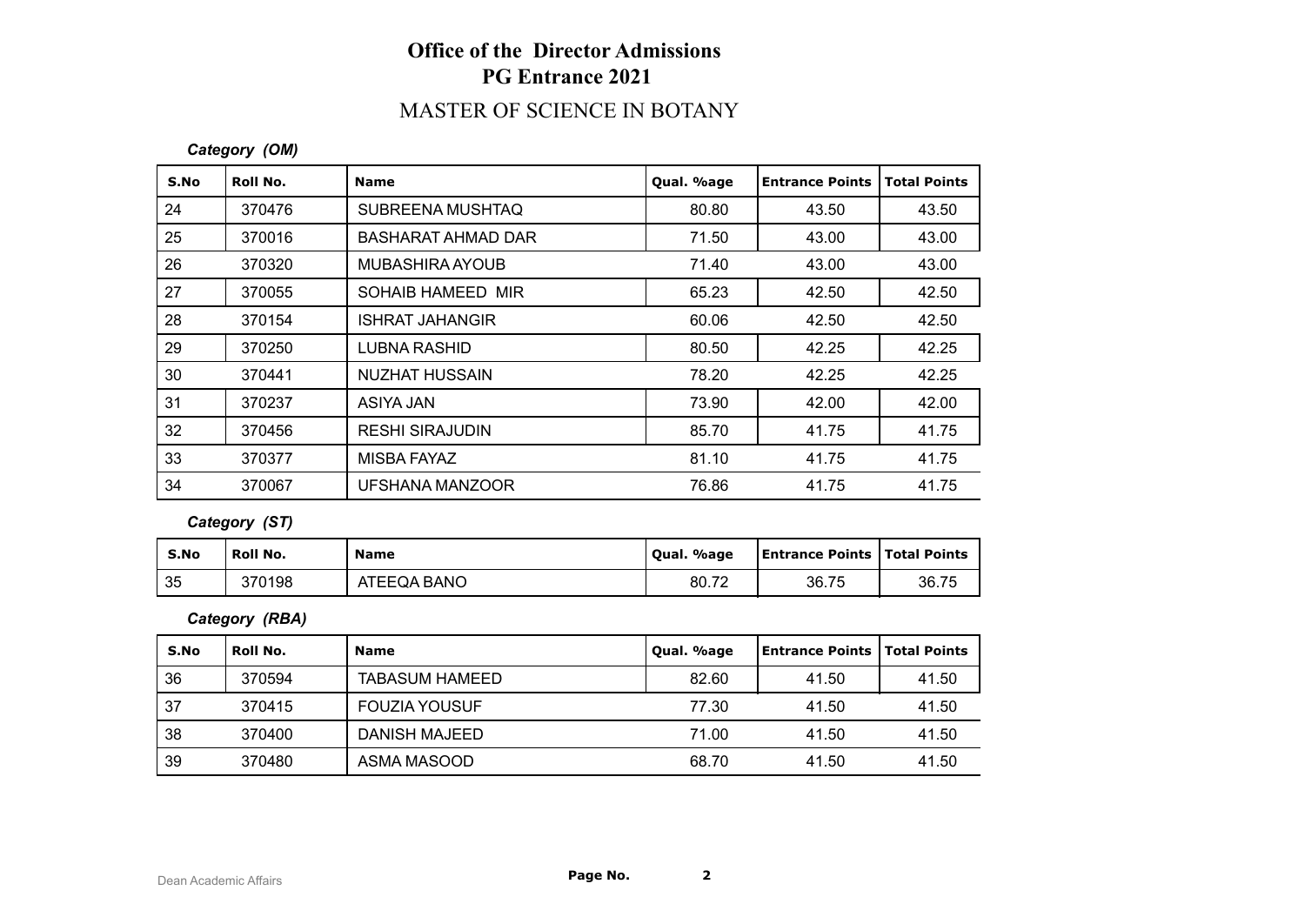### MASTER OF SCIENCE IN BOTANY

*Category (WUP)*

| S.No | ' Roll No. | <b>Name</b>       | Qual. %age | <b>Entrance Points   Total Points</b> |           |
|------|------------|-------------------|------------|---------------------------------------|-----------|
| l 40 | 370792     | MUNTAZAIR TANZEEL | 88.40      | 41.50                                 | .50<br>41 |

*Category (CDP)*

| S.No | Roll No. | <b>Name</b>       | Oual. %age            | <b>Entrance Points   Total Points</b> |       |
|------|----------|-------------------|-----------------------|---------------------------------------|-------|
| 41   | 370031   | <b>IFRA BILAL</b> | <b>75.70</b><br>7 I.G | 40.25                                 | 40.25 |

*Category (SPORTS)*

| S.No | <b>Roll No.</b> | <b>Name</b>           | %age<br>Oual. | Entrance Points   Total Points |       |
|------|-----------------|-----------------------|---------------|--------------------------------|-------|
| 42   | 370564          | <b>SHUMYLA RATHER</b> | 70.70         | 20.00                          | 20.00 |

*Category (NCC)*

| S.No | <b>Roll No.</b> | <b>Name</b>       | Qual. %age | <b>Entrance Points   Total Points</b> |       |
|------|-----------------|-------------------|------------|---------------------------------------|-------|
| 43   | 370058          | <b>UMAR HABIB</b> | 70.40      | 35.50                                 | 35.50 |

*Category (PHC)*

| S.No | <b>Roll No.</b> | <b>Name</b>  | Qual. %age | <b>Entrance Points   Total Points</b> |      |
|------|-----------------|--------------|------------|---------------------------------------|------|
| 44   | 370771          | DILAVAIZ MIR | 67.70      | 8.25                                  | 8.25 |

*Category (OSJ)*

| S.No | Roll No. | <b>Name</b>                | Qual. %age | <b>Entrance Points   Total Points</b> |       |
|------|----------|----------------------------|------------|---------------------------------------|-------|
| 45   | 370662   | <b>MUMEN ASHRAF MATTOO</b> | 65.18      | 38.50                                 | 38.50 |

*Category (SN)*

| S.No | Roll No. | <b>Name</b>        | Oual, %age | <b>Entrance Points   Total Points</b> |       |
|------|----------|--------------------|------------|---------------------------------------|-------|
| -46  | 370756   | <b>MEHAK NAZIR</b> | 59.90      | 22.75                                 | 22.75 |